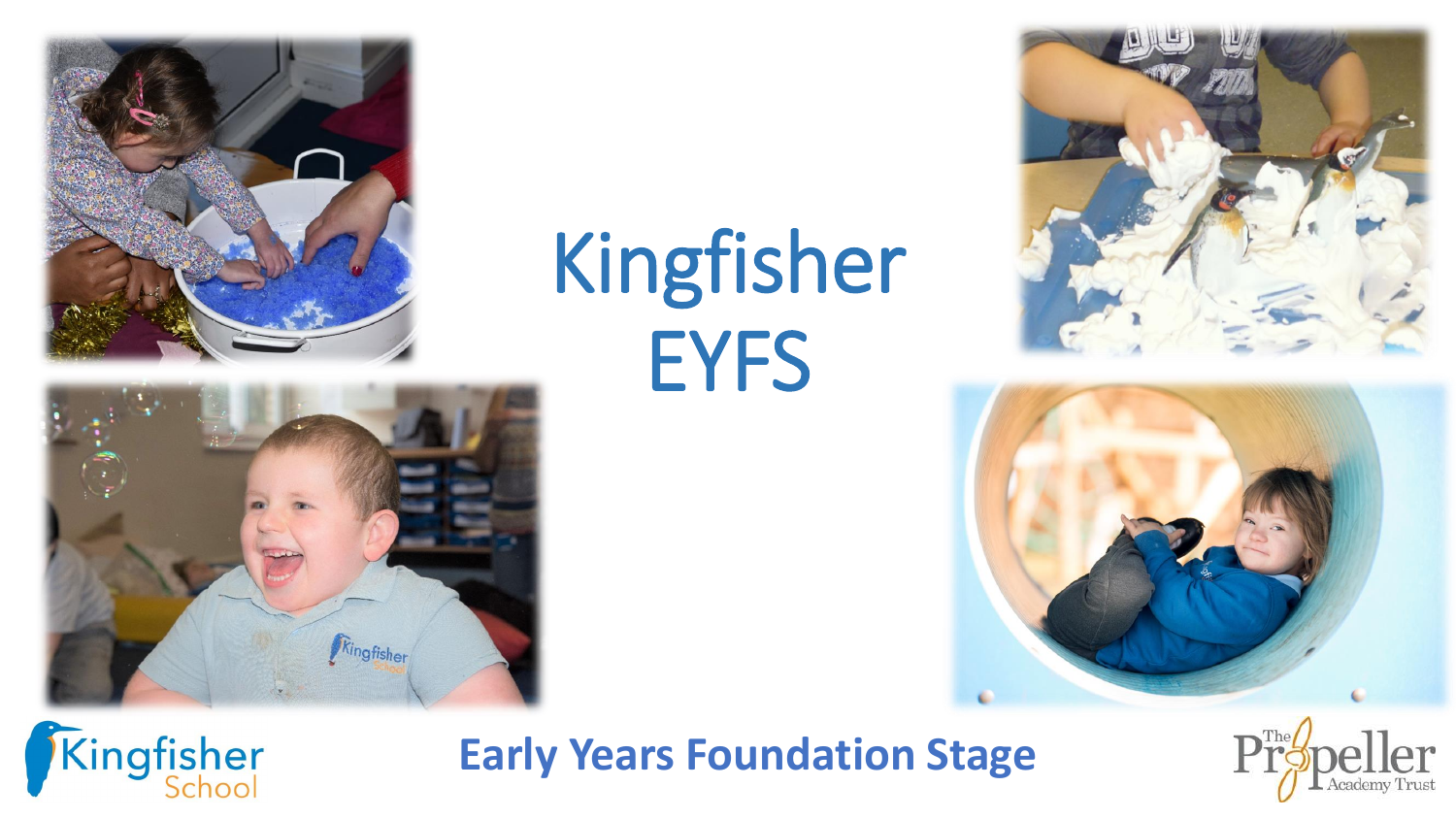### **EYFS Curriculum**

### **What is the EYFS?**

• The Early Year Foundation Stage is a statutory Curriculum for children aged birth to five. It ensures children learn and develop well and are kept healthy and safe.

### **The 4 EYFS Principles**

#### **The Unique Child**

All children are constantly learning and can be resilient, capable, confident and self-assured regardless of any additional needs they have.

#### **Enabling Environment**

With teaching and support from adults that follow each child's needs and interests over time this builds learning

#### **Positive Relationships**

All children learn to be strong and independent as possible through these.

#### **Learning and Development**

All children learn and develop at different rates and each child's unique learning style is supported throughout.

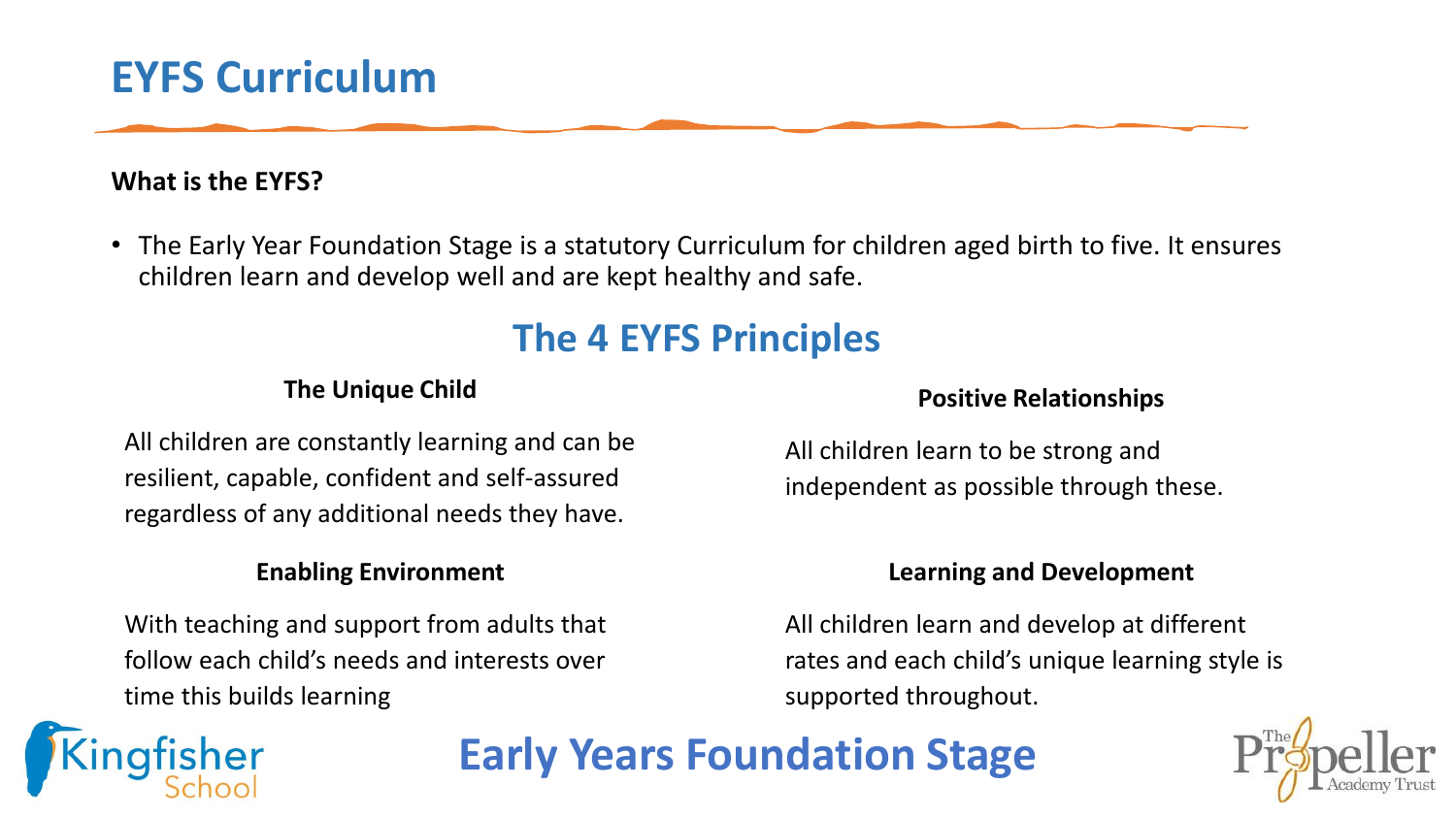### Our EYFS Curriculum

The EYFS framework includes 7 areas of learning and development that are equally important and inter-connected. However, 3 areas known as the prime areas are seen as particularly important for early child development.

#### **The prime areas are:**

- Communication and language
- Physical development
- Personal, social, and emotional development

#### **The prime areas are strengthened and applied through 4 specific areas:**

- **Literacy**
- **Mathematics**
- Understanding the world
- Expressive arts and design

These areas are fully embedded in our own school curriculum so that all pupils can access these areas if it is appropriate for their stage of development. By fully embedding these areas we can ensure that your child never misses any crucial stages of development and will access these areas when they are at the appropriate developmental stage regardless of age.

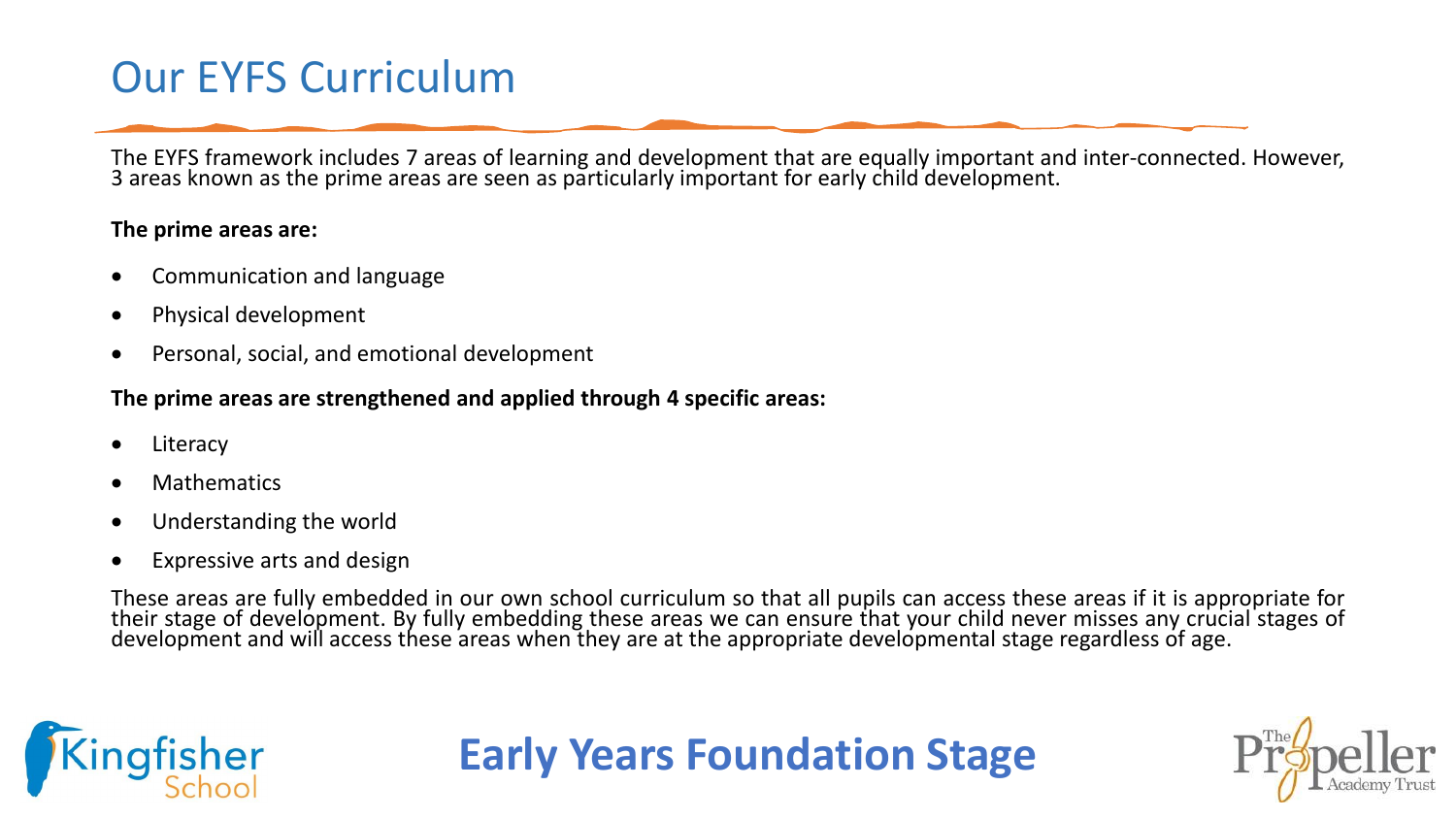### **Parent Partnership**

In order to capture every learning opportunity we work together with parents to celebrate and share progress. At Kingfisher we use a platform called 'Evisense' where both school and home can upload photos, video and comments to show learning and development. You will receive details in your welcome pack with how to access this.

Your child will be allocated a key person within the class team. Alongside the class teacher, this person will be your regular contact and together you can work to ensure that all learning and care needs are met within the class.

In addition to Evisense your child will also come home with a home/school diary. This gives important information on a day to day basis and allows you to let the class know any general information for any given day. You can also contact the office by telephone or email and if you require a call back/response this will be done at the earliest opportunity.

We will also keep you up to date with any whole school events through our website, parentmail or letter.



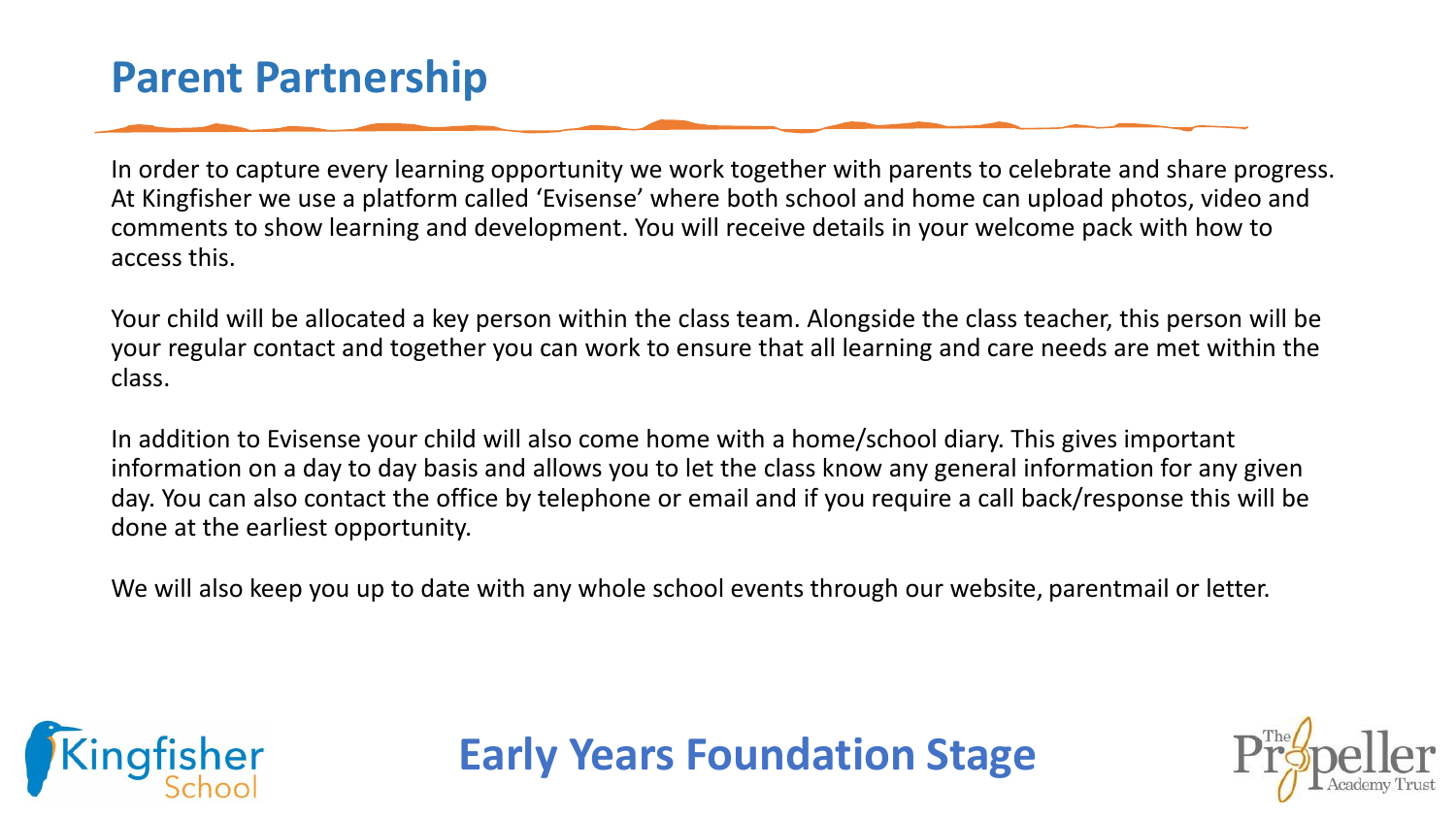

We want your child to attend school every day so that they do not miss out on their learning. If your child is sick and unable to attend, please telephone the school office, by 8.30 to let us know. Where possible any doctor/dentist appointments should be taken outside the school however if your child has a hospital appointment they need to attend please let the class staff know either using the homeschool diaries or by contacting the office.